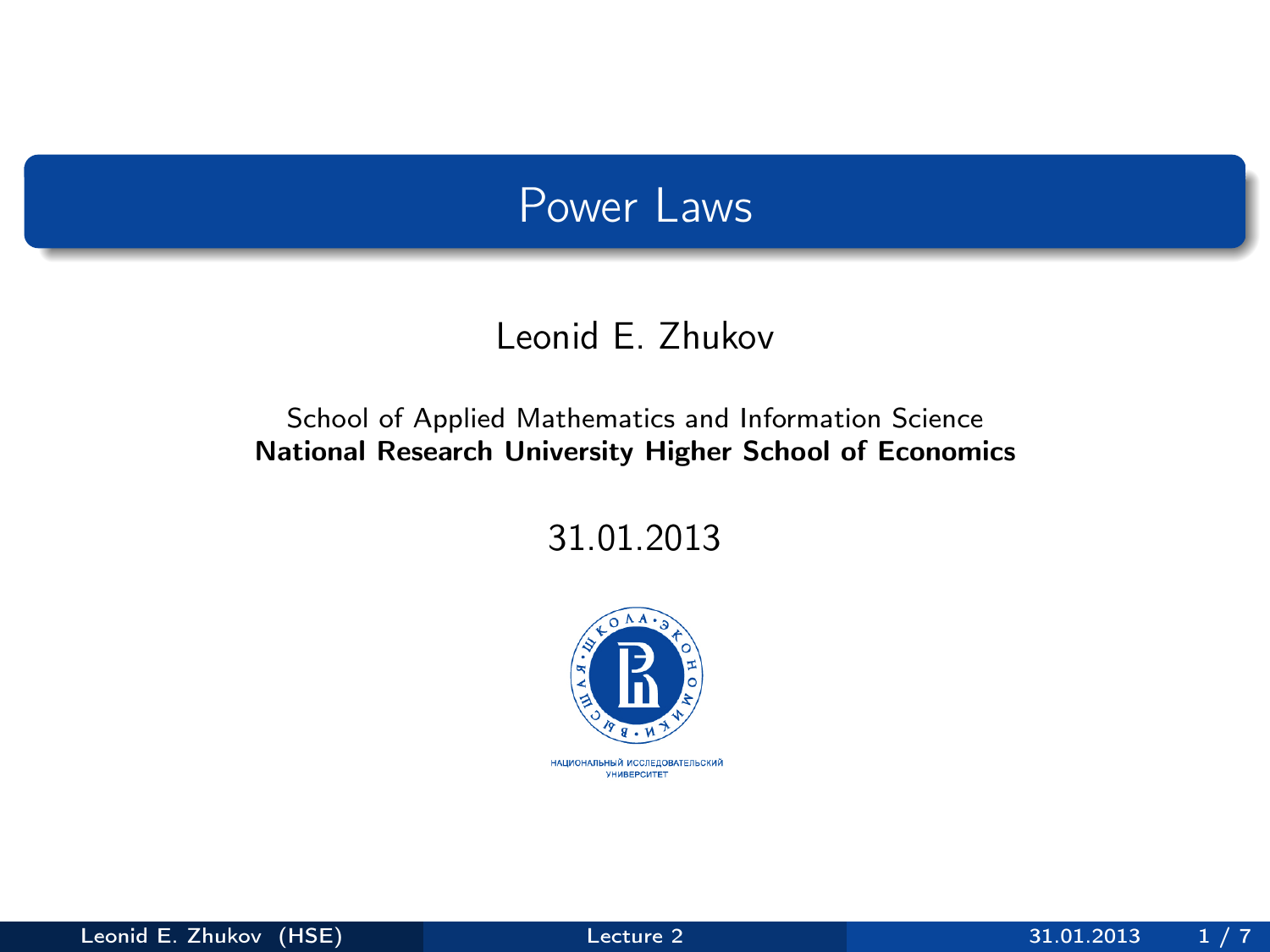- Node degrees  $k_i = 1, 2, \dots k_{\text{max}}$
- Degree distribution  $P(k) \equiv P(k_i = k)$

$$
P(k) = \frac{n_k}{n} = \frac{n_k}{\sum_k n_k}
$$

**•** Power law

$$
P(k) = ck^{-\gamma} = \frac{c}{k^{\gamma}}
$$

**•** Logarithmic coordinates

$$
\log(P(k)) = -\gamma \log k + \log c
$$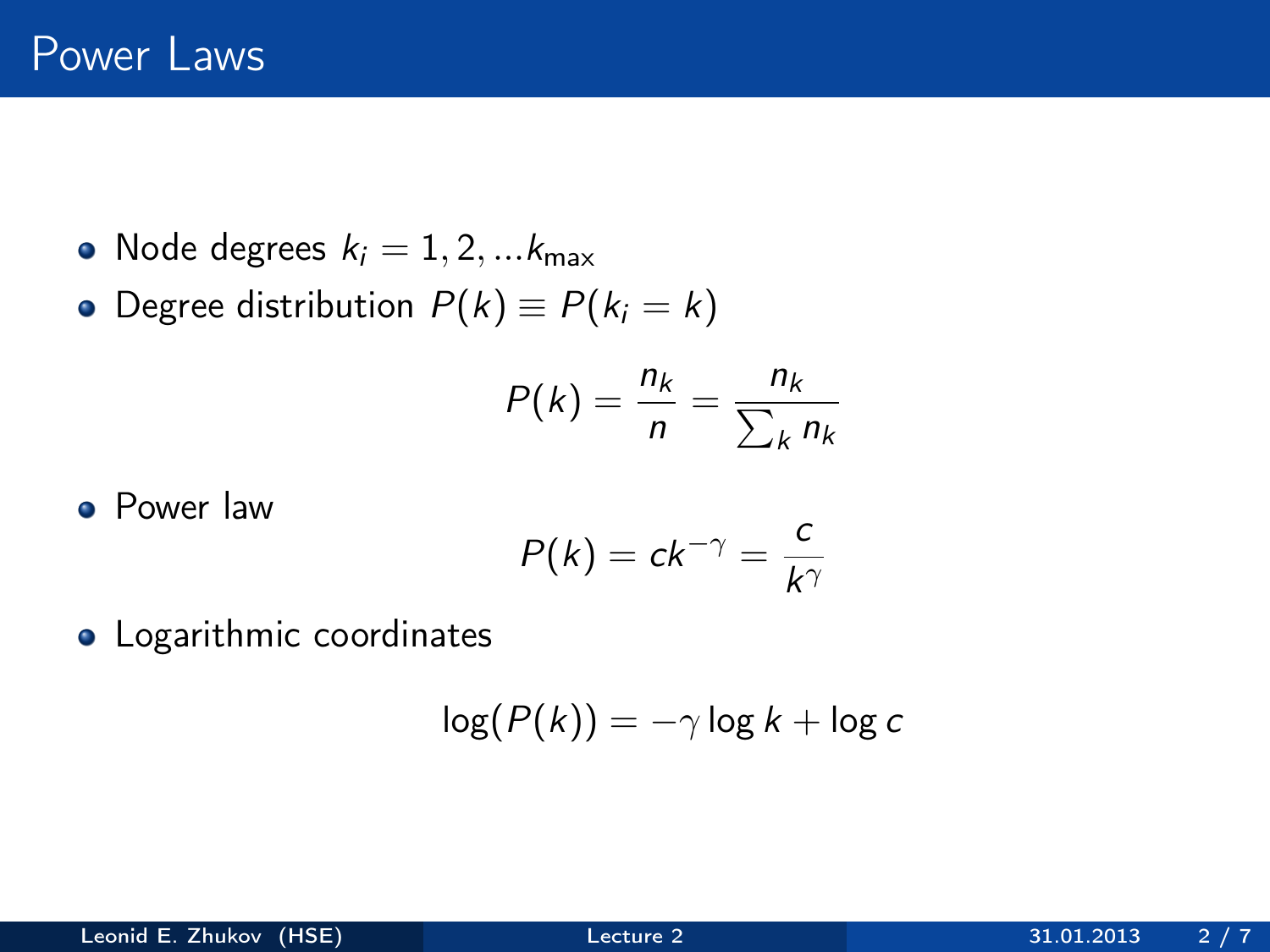## Power Laws

### Continues approximation  $P(x) = Cx^{-\alpha}$

• Normalization ( $\alpha > 1$ )

$$
\int_{x_{min}}^{\infty} P(x)dx = \frac{c}{\alpha - 1} x_{min}^{-\alpha + 1} = 1
$$

$$
C = (\alpha - 1) x_{min}^{\alpha - 1}
$$

• mean  $(\alpha > 2)$ 

$$
\langle x \rangle = \int_{x_{\min}}^{\infty} xP(x)dx = \frac{\alpha - 1}{\alpha - 2}x_{\min}
$$

• deviation ( $\alpha > 3$ )

$$
\langle x^2 \rangle = \int_{x_{\text{min}}}^{\infty} x^2 P(x) dx = \frac{\alpha - 1}{\alpha - 3} x_{\text{min}}^2
$$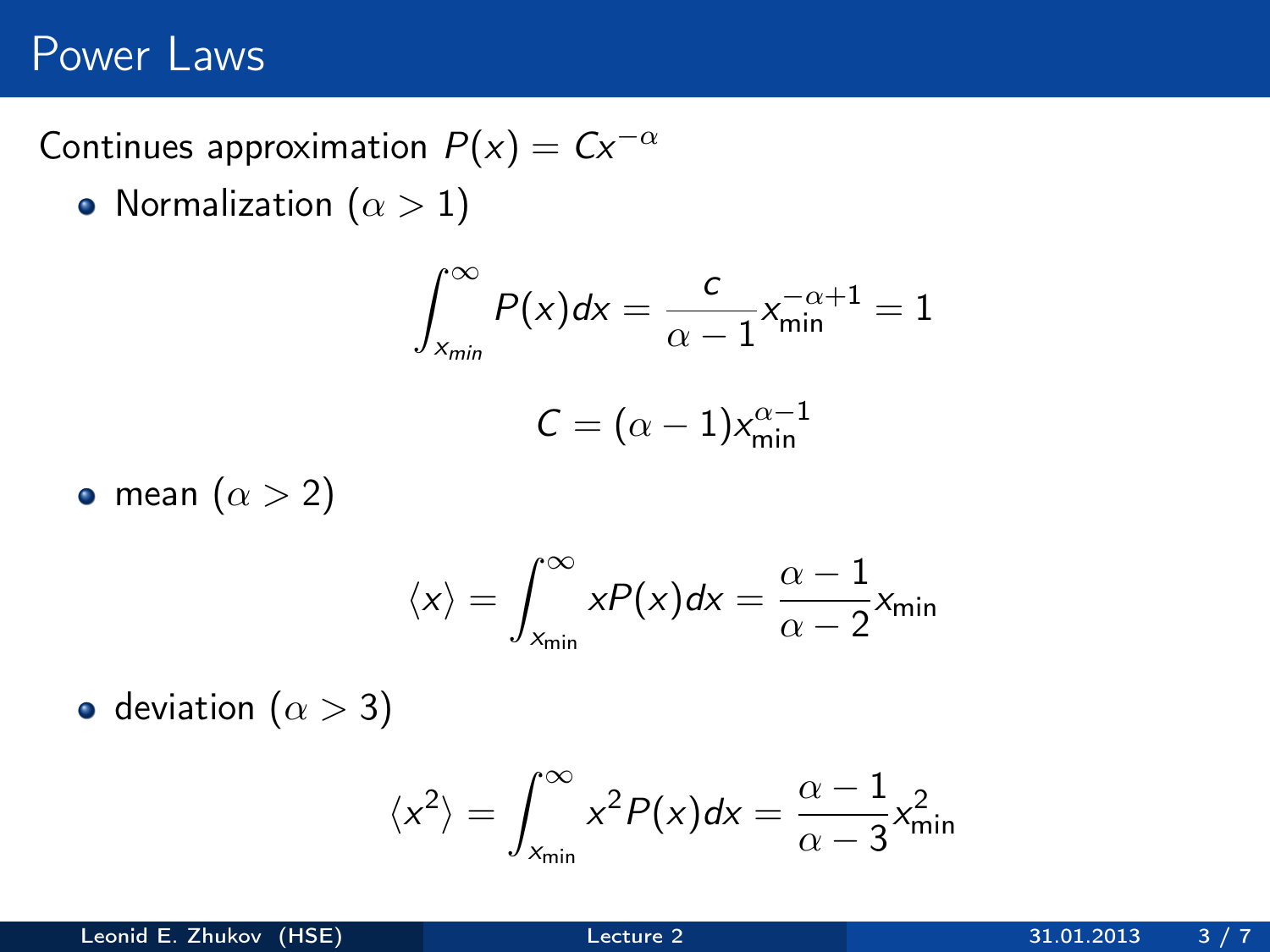CDF

$$
\Pi(x) = \int_{-\infty}^{x} p(\xi) d\xi = \int_{x_{\min}}^{x} p(\xi) d\xi
$$

 $\bullet$  cCDF

$$
F(x) = 1 - \Pi(x) = \int_x^{\infty} p(\xi) d\xi
$$

• for  $p(x) = Cx^{-\alpha}$ 

$$
F(x) = \frac{C}{\alpha - 1} x^{-(\alpha - 1)} = \left(\frac{x}{x_{\min}}\right)^{-(\alpha - 1)}
$$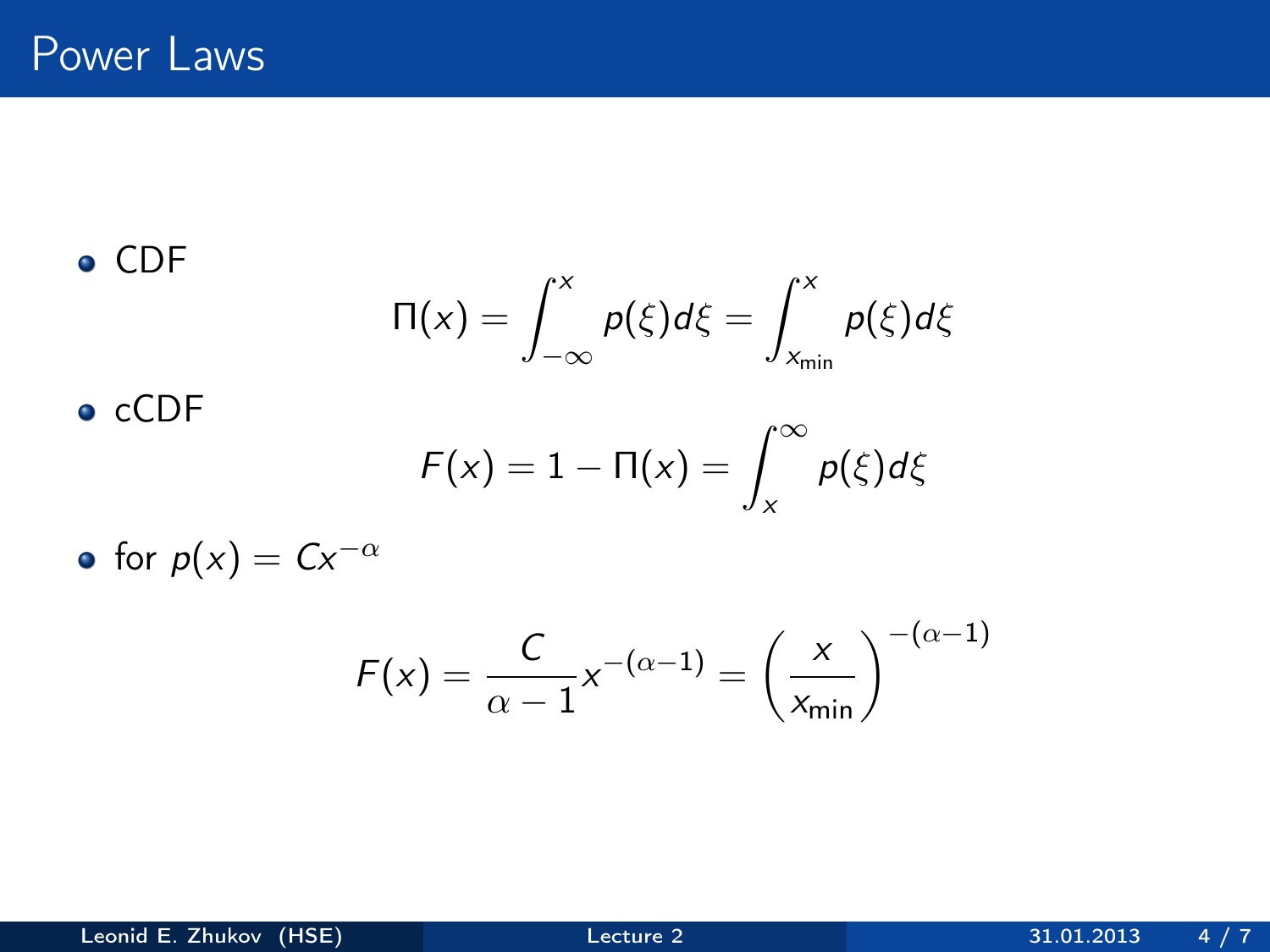Discrete case  $P(k) \equiv P(k_i = k)$ ,  $k = 1, 2, ... k_{max}$ 

**•** power distribution

$$
p_k = ck^{-\gamma} = \frac{c}{k^{\gamma}}
$$

**o** normalization

$$
\sum_{k=1}^{\infty} p_k = c \sum_{k=1}^{\infty} k^{-\gamma} = c\zeta(\gamma) = 1
$$

• Riemann zeta function,  $\gamma > 1$ 

$$
p_k = \frac{k^{-\gamma}}{\zeta(\gamma)}
$$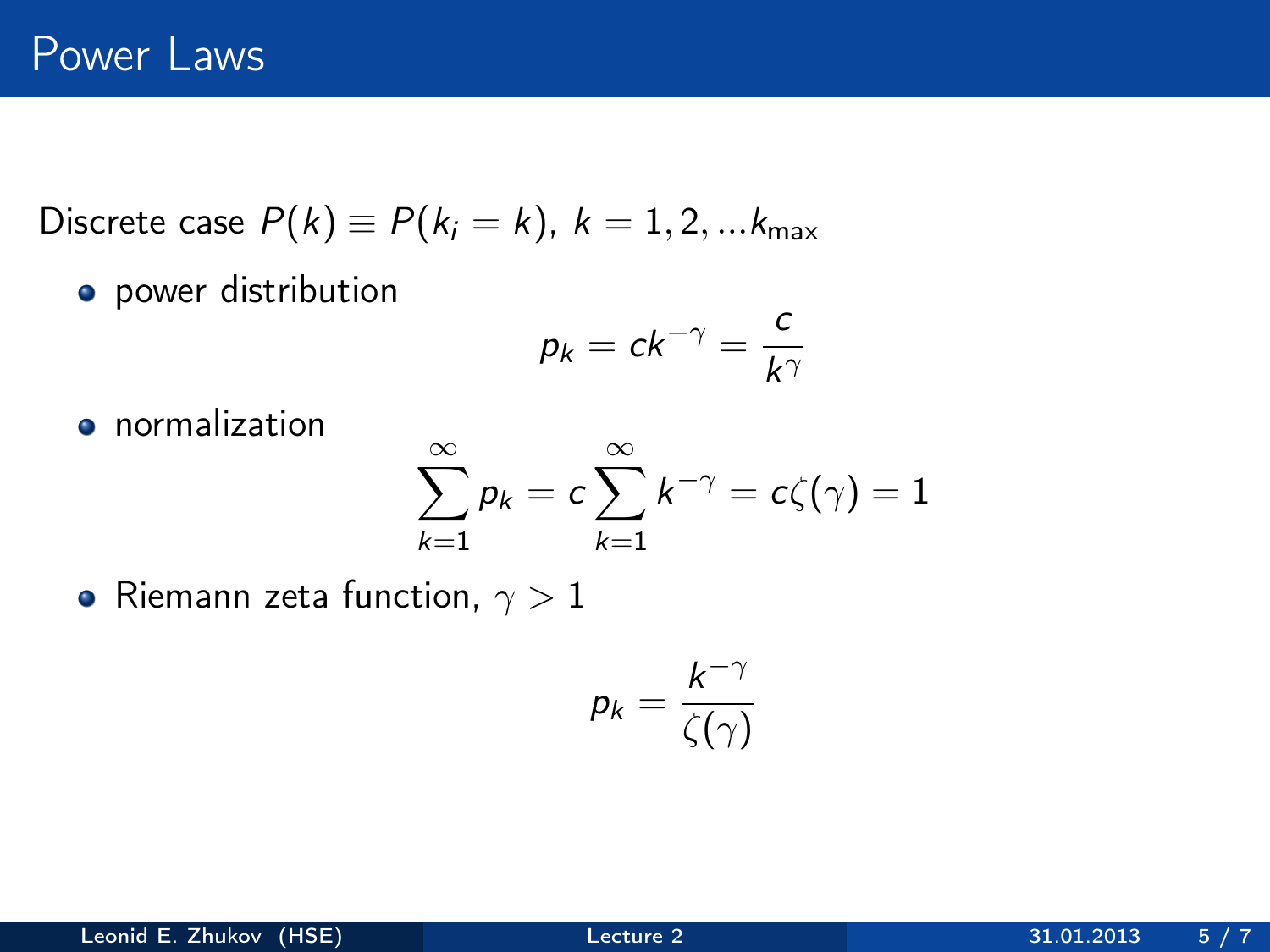# Power Laws

Maximum likelihood estimation of parameter  $\alpha$ 

• Let  $\{x_i\}$  be a set of *n* observations (points) independetly sampled from the distribution

$$
P(x_i) = \frac{\alpha - 1}{x_{\min}} \left(\frac{x_i}{x_{\min}}\right)^{-\alpha}
$$

• Probability of the sample

$$
P({xi}|\alpha) = \prod_{i}^{n} \frac{\alpha - 1}{x_{\min}} \left(\frac{x_i}{x_{\min}}\right)^{-\alpha}
$$

Bayes' theorem

$$
P(\alpha|\{x_i\}) = P(\{x_i\}|\alpha) \frac{P(\alpha)}{P(\{x_i\})}
$$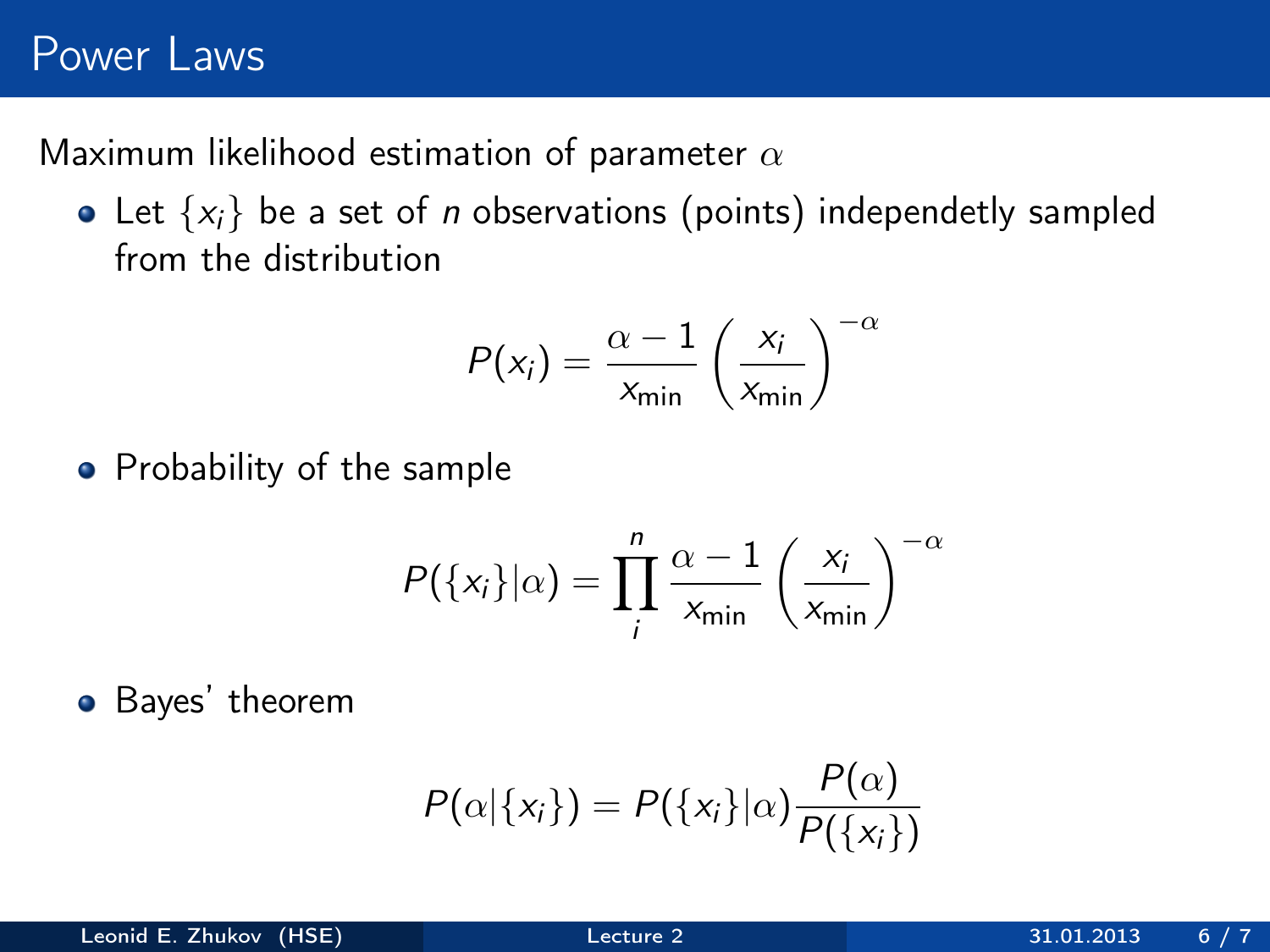**·** log-likelihood

$$
\mathcal{L} = \ln P(\alpha | \{x_i\}) = n \ln(\alpha - 1) - n \ln x_{\min} - \alpha \sum_{i=1}^n \ln \frac{x_i}{x_{\min}}
$$

maximization  $\frac{\partial \mathcal{L}}{\partial \alpha} = 0$ 

$$
\alpha = 1 + n \left[ \sum_{i=1}^{n} \ln \frac{x_i}{x_{\min}} \right]^{-1}
$$

**e** error estimate

<span id="page-6-0"></span>
$$
\sigma = \sqrt{n} \left[ \sum_{i=1}^{n} \ln \frac{x_i}{x_{\min}} \right]^{-1} = \frac{\alpha - 1}{\sqrt{n}}
$$